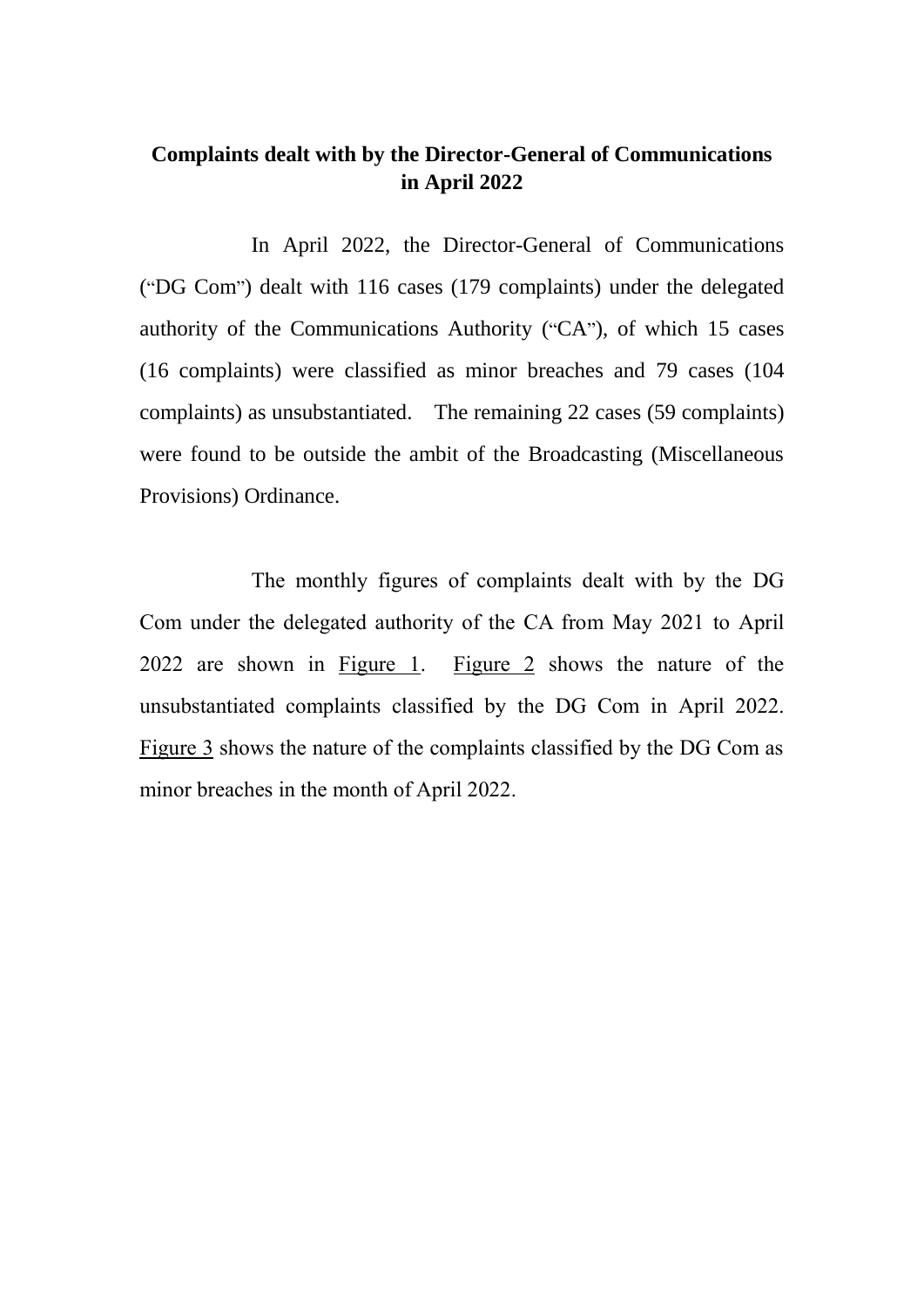## **Figure 1**



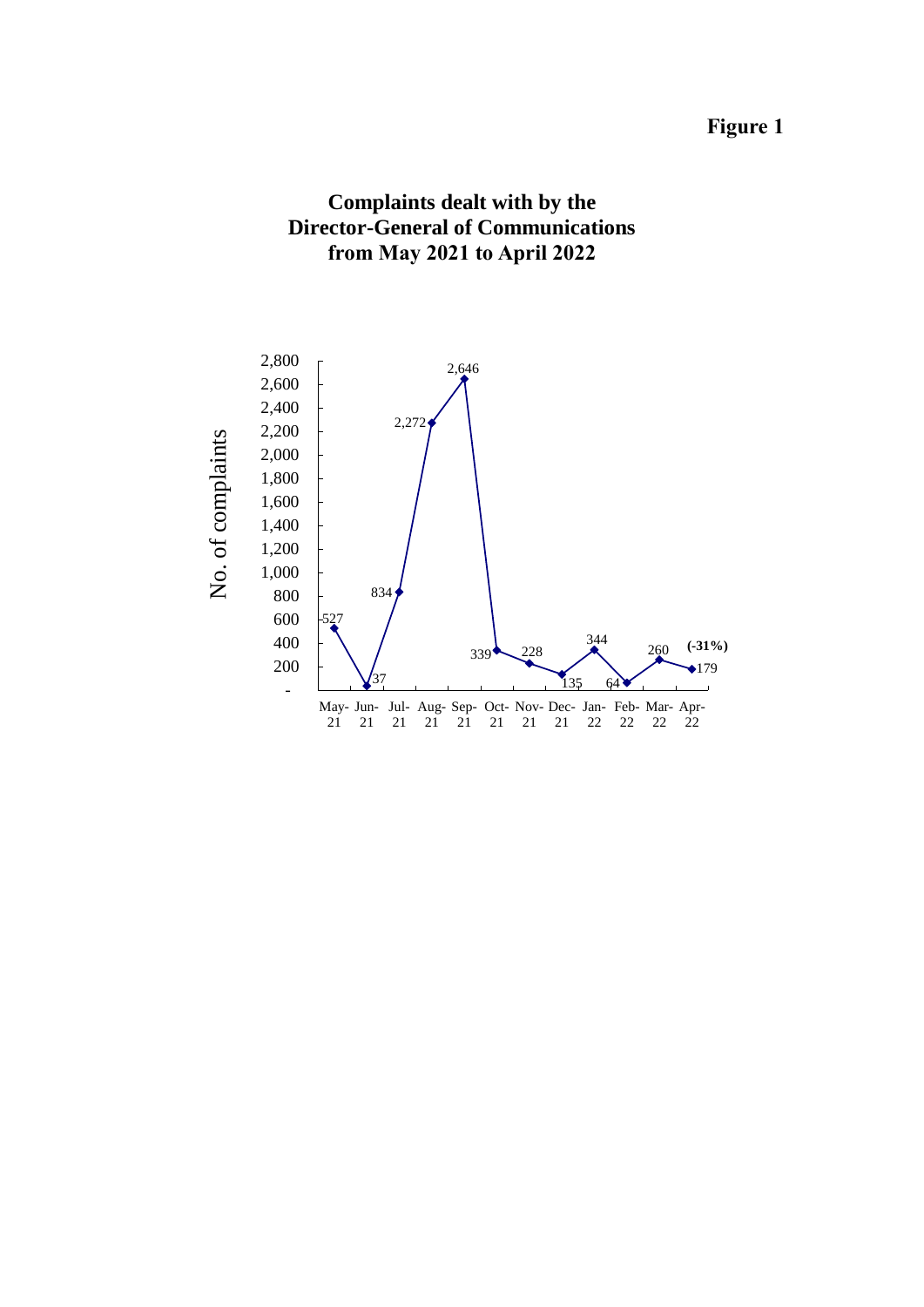

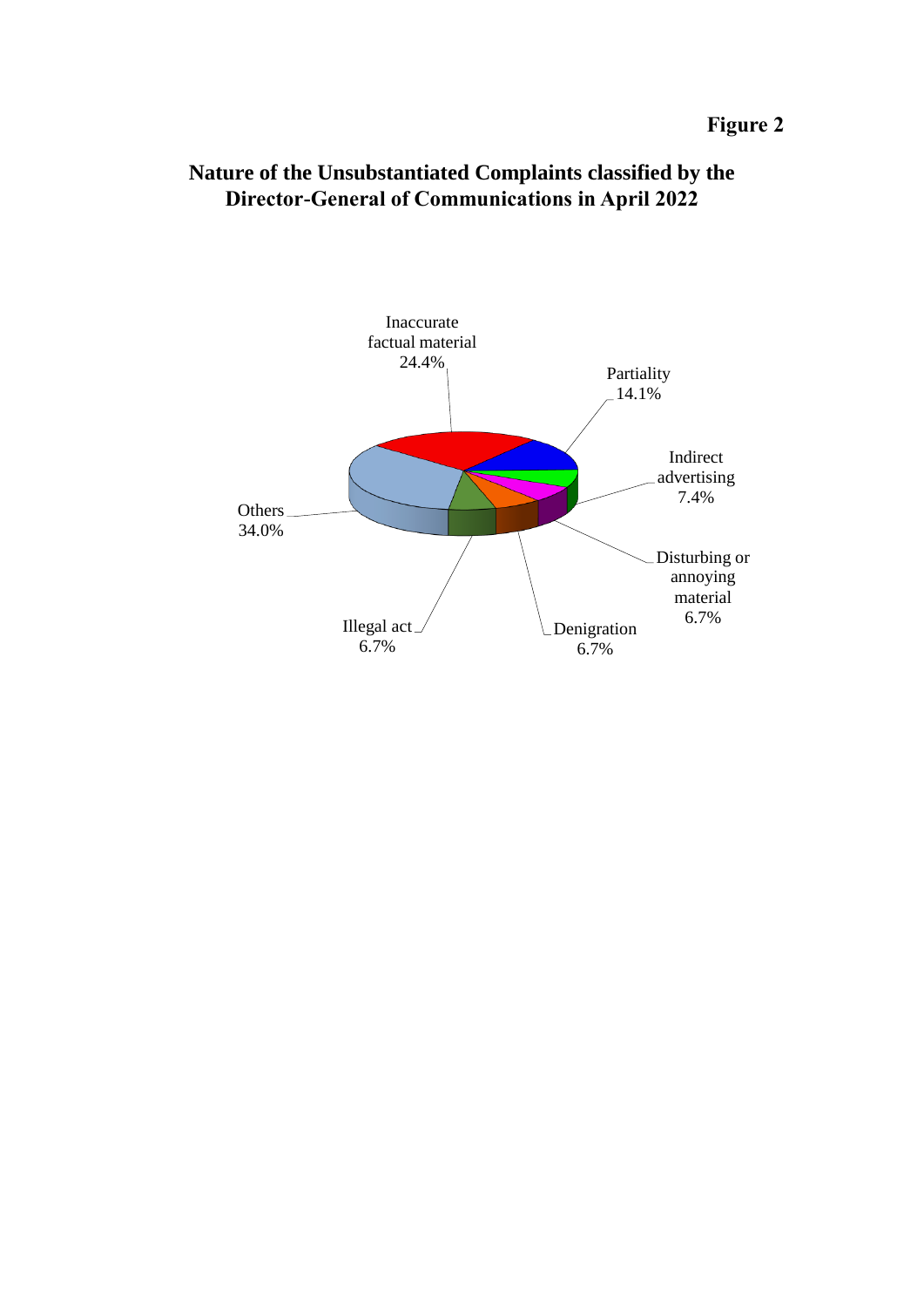## **Figure 3**

## **List of Complaint Cases classified by the Director-General of Communications as Minor Breaches in April 2022**

| <b>Title</b>                                                     | <b>Channel</b>                                  | <b>Broadcast Date</b> | <b>Substance of</b>                                                                                            |
|------------------------------------------------------------------|-------------------------------------------------|-----------------------|----------------------------------------------------------------------------------------------------------------|
|                                                                  |                                                 |                       | <b>Breach</b>                                                                                                  |
| TV Programme<br>"Market Ready"<br>(開市埋位)                         | <b>HKCTV</b> i-Cable<br>Finance Info<br>Channel | 19.10.2020            | Inaccuracy                                                                                                     |
| TV Programme<br>"News at 6:30" $(\overrightarrow{7})$<br>點半新聞報道) | TVB Jade                                        | 23.10.2020            | Advertising and<br>non-programme<br>material not placed<br>in a natural break<br>occurring in the<br>programme |
| TV Programme<br>"News Report" (新<br>聞報道)                         | <b>TVB News</b>                                 | 4.11.2020             | Inaccuracy                                                                                                     |
| TV Programme<br>"Cable Finance"<br>(有線財經)                        | <b>HKCTV</b> i-Cable<br>Finance Info<br>Channel | 6.11.2020             | Inaccuracy                                                                                                     |
| TV Programme<br>"Trading Hall<br>Express" (交易所<br>直播室)           | <b>HKCTV</b> i-Cable<br>Finance Info<br>Channel | 9.11.2020             | Inaccuracy                                                                                                     |
| TV Programme<br>"Property Outlook"<br>(樓盤傳真)                     | <b>HKCTV</b> i-Cable<br>Finance Info<br>Channel | 19.12.2020            | Inaccuracy                                                                                                     |
| TV Programme<br>"Wealth 360" (智                                  | TVB Finance &                                   | 24.12.2020            | Inaccuracy                                                                                                     |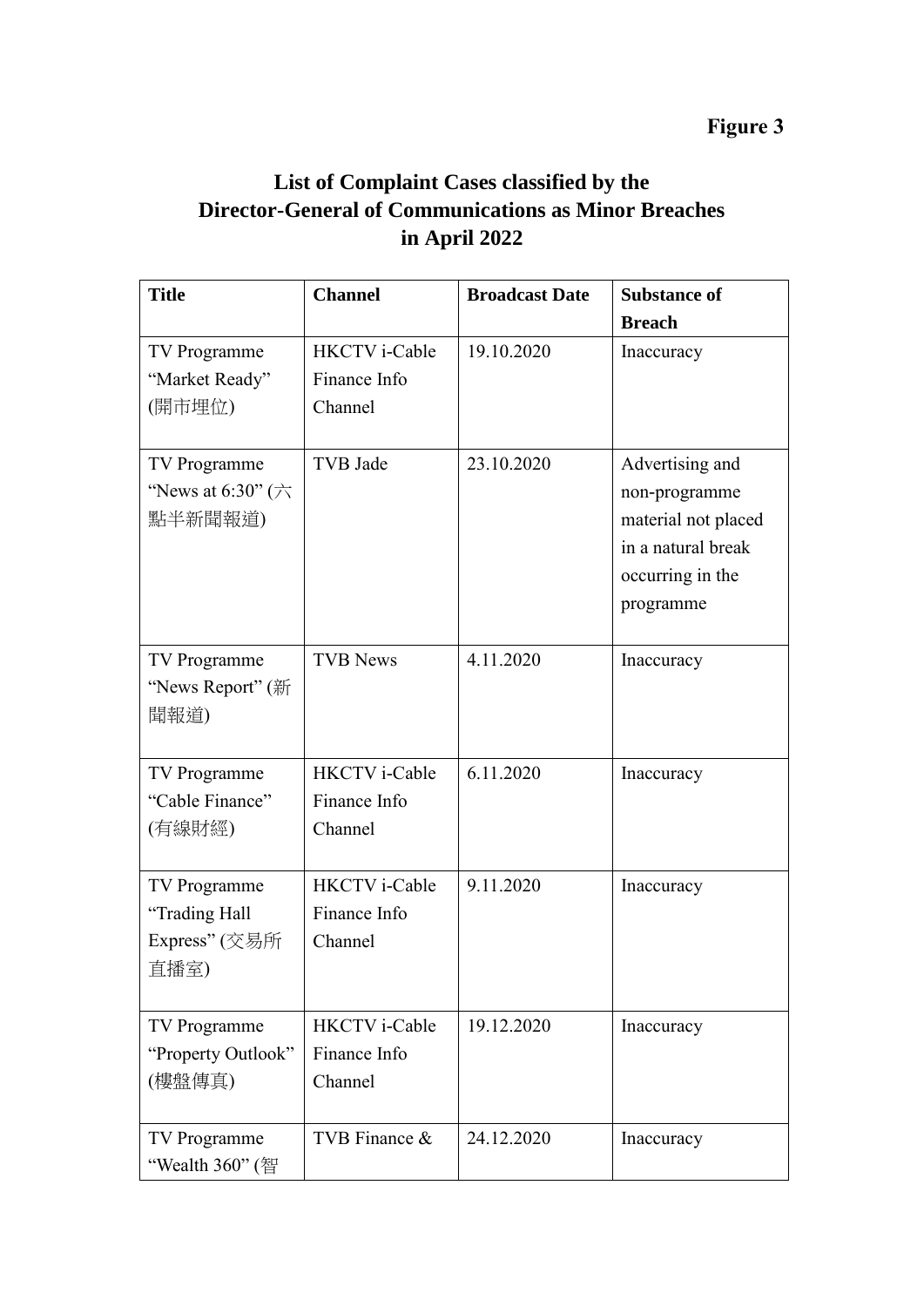| <b>Title</b>                          | <b>Channel</b>       | <b>Broadcast Date</b> | <b>Substance of</b> |
|---------------------------------------|----------------------|-----------------------|---------------------|
| 富 360)                                | Information          |                       | <b>Breach</b>       |
|                                       |                      |                       |                     |
| TV Programme                          | <b>TVB News</b>      | 27.12.2020            | Inaccuracy          |
| "News Report" (新                      |                      |                       |                     |
| 聞報道)                                  |                      |                       |                     |
| <b>TV Programmes</b>                  | TVB Jade & TVB       | 31.12.2020            | Inaccuracy          |
| "News at 6:30" $(\overrightarrow{7})$ | <b>News</b>          |                       |                     |
| 點半新聞報道)&                              |                      |                       |                     |
| "Noon News" $($ $\oplus$<br>間新聞)      |                      |                       |                     |
|                                       |                      |                       |                     |
| TV Programme                          | TVB Finance &        | 11.1.2021             | Inaccuracy          |
| "Financial News"                      | Information          |                       |                     |
| (財經新聞)                                |                      |                       |                     |
| TV Programme                          | HKCTV i-Cable        | 6.7.2021              | Inaccuracy          |
| "Morning Cable"                       | Finance Info         |                       |                     |
| (Cable 早晨)                            | Channel              |                       |                     |
| TV Programme                          | <b>TVB News</b>      | 4.8.2021              | No announcement     |
| "Financial                            |                      |                       | on programme        |
| Express"(無綫財                          |                      |                       | change              |
| 經快訊)                                  |                      |                       |                     |
| TV Programme                          | <b>HKCTV</b> i-Cable | 27.8.2021             | No announcement     |
| "Trading Hall                         | Finance Info         |                       | on programme        |
| Express" (交易所<br>直播室)                 | Channel              |                       | change              |
|                                       |                      |                       |                     |
| Radio Programme                       | RTHK Radio 1         | 5.9.2021              | Inaccuracy          |
| "News Report" (新                      |                      |                       |                     |
| 聞報道)                                  |                      |                       |                     |
| TV Programme                          | TVB Jade & TVB       | 23 & 30.9.2021        | No aural advice on  |
| "Global Rhythm                        |                      |                       | programme           |